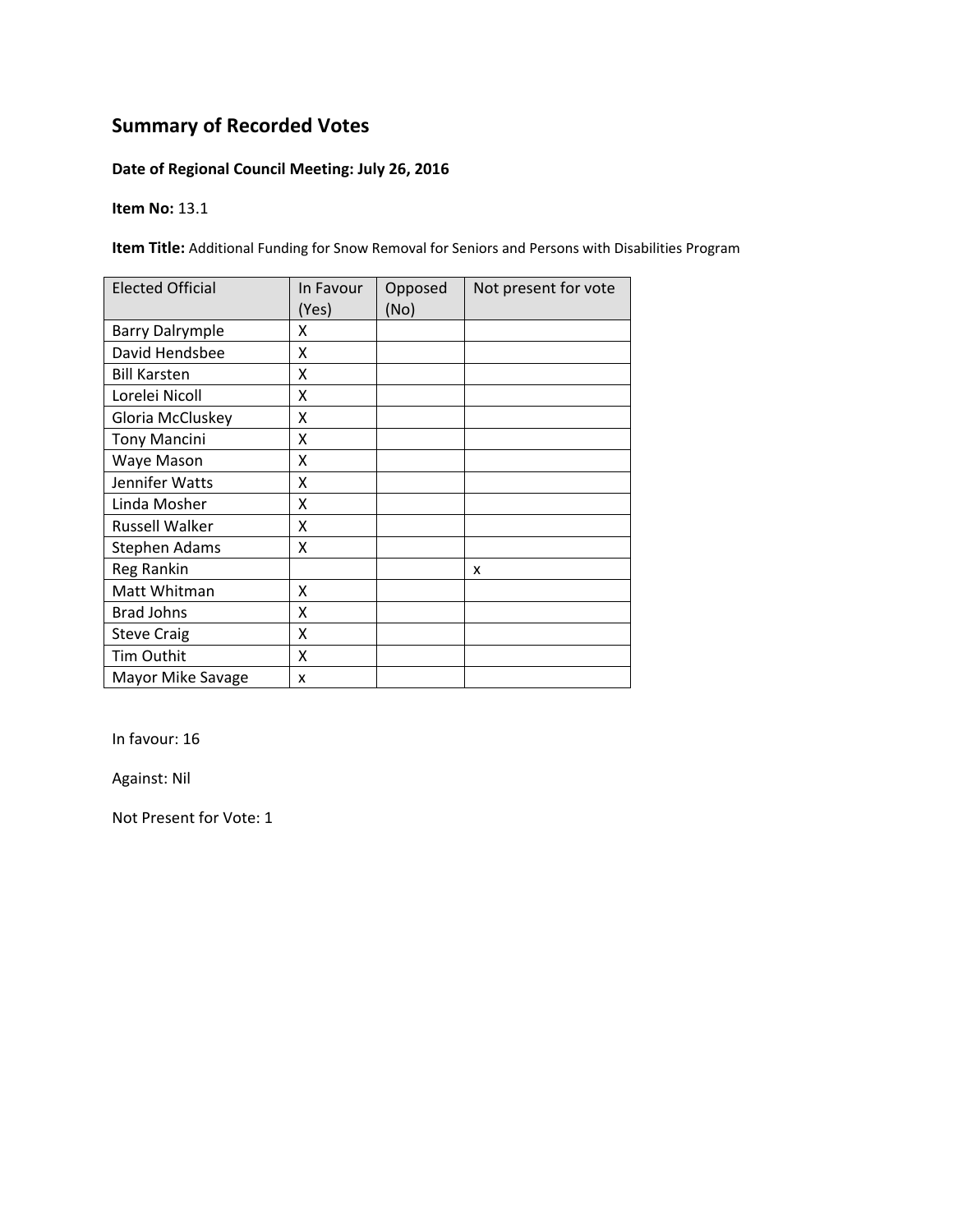### **Date of Regional Council Meeting: July 26, 2016**

**Item No:** 14.1.1

**Item Title:** First Reading Proposed By‐Law F‐302, Amendments to By‐Law F‐300, A By‐Law Relating to Fees for the Provision of Taxation Information

| <b>Elected Official</b> | In Favour<br>(Yes) | Opposed<br>(No) | Not present for vote |
|-------------------------|--------------------|-----------------|----------------------|
| <b>Barry Dalrymple</b>  | x                  |                 |                      |
| David Hendsbee          | X                  |                 |                      |
| <b>Bill Karsten</b>     |                    | x               |                      |
| Lorelei Nicoll          | X                  |                 |                      |
| Gloria McCluskey        |                    | x               |                      |
| <b>Tony Mancini</b>     |                    | x               |                      |
| Waye Mason              | X                  |                 |                      |
| Jennifer Watts          | X                  |                 |                      |
| Linda Mosher            | X                  |                 |                      |
| Russell Walker          | X                  |                 |                      |
| Stephen Adams           | Χ                  |                 |                      |
| Reg Rankin              | x                  |                 |                      |
| Matt Whitman            |                    | x               |                      |
| <b>Brad Johns</b>       | X                  |                 |                      |
| <b>Steve Craig</b>      | Χ                  |                 |                      |
| Tim Outhit              | X                  |                 |                      |
| Mayor Mike Savage       |                    | x               |                      |

In favour: 12

Against: 5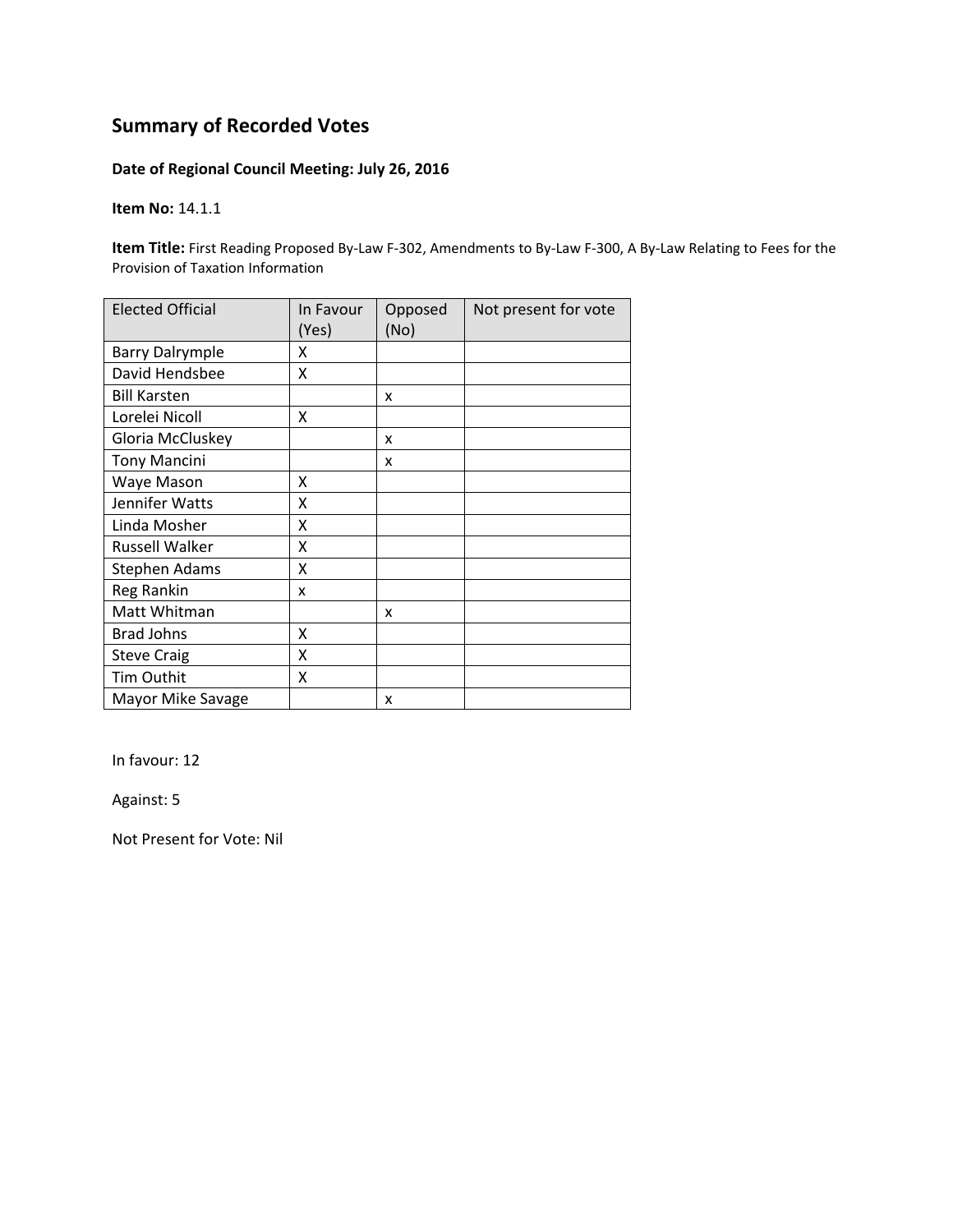### **Date of Regional Council Meeting: July 26, 2016**

**Item No:** 14.1.2

**Item Title:** Proposed Amendment to Administrative Order 2016-001-GOV – Western Common Advisory Committee

| <b>Elected Official</b> | In Favour<br>(Yes) | Opposed<br>(No) | Not present for vote |
|-------------------------|--------------------|-----------------|----------------------|
| <b>Barry Dalrymple</b>  | x                  |                 |                      |
| David Hendsbee          | x                  |                 |                      |
| <b>Bill Karsten</b>     |                    | X               |                      |
| Lorelei Nicoll          | x                  |                 |                      |
| Gloria McCluskey        | Χ                  |                 |                      |
| <b>Tony Mancini</b>     | Χ                  |                 |                      |
| Waye Mason              | Χ                  |                 |                      |
| Jennifer Watts          | Χ                  |                 |                      |
| Linda Mosher            | Χ                  |                 |                      |
| <b>Russell Walker</b>   | Χ                  |                 |                      |
| Stephen Adams           | Χ                  |                 |                      |
| <b>Reg Rankin</b>       | Χ                  |                 |                      |
| Matt Whitman            | Χ                  |                 |                      |
| <b>Brad Johns</b>       |                    |                 | x                    |
| <b>Steve Craig</b>      | X                  |                 |                      |
| Tim Outhit              | X                  |                 |                      |
| Mayor Mike Savage       | x                  |                 |                      |

In favour: 15

Against: 1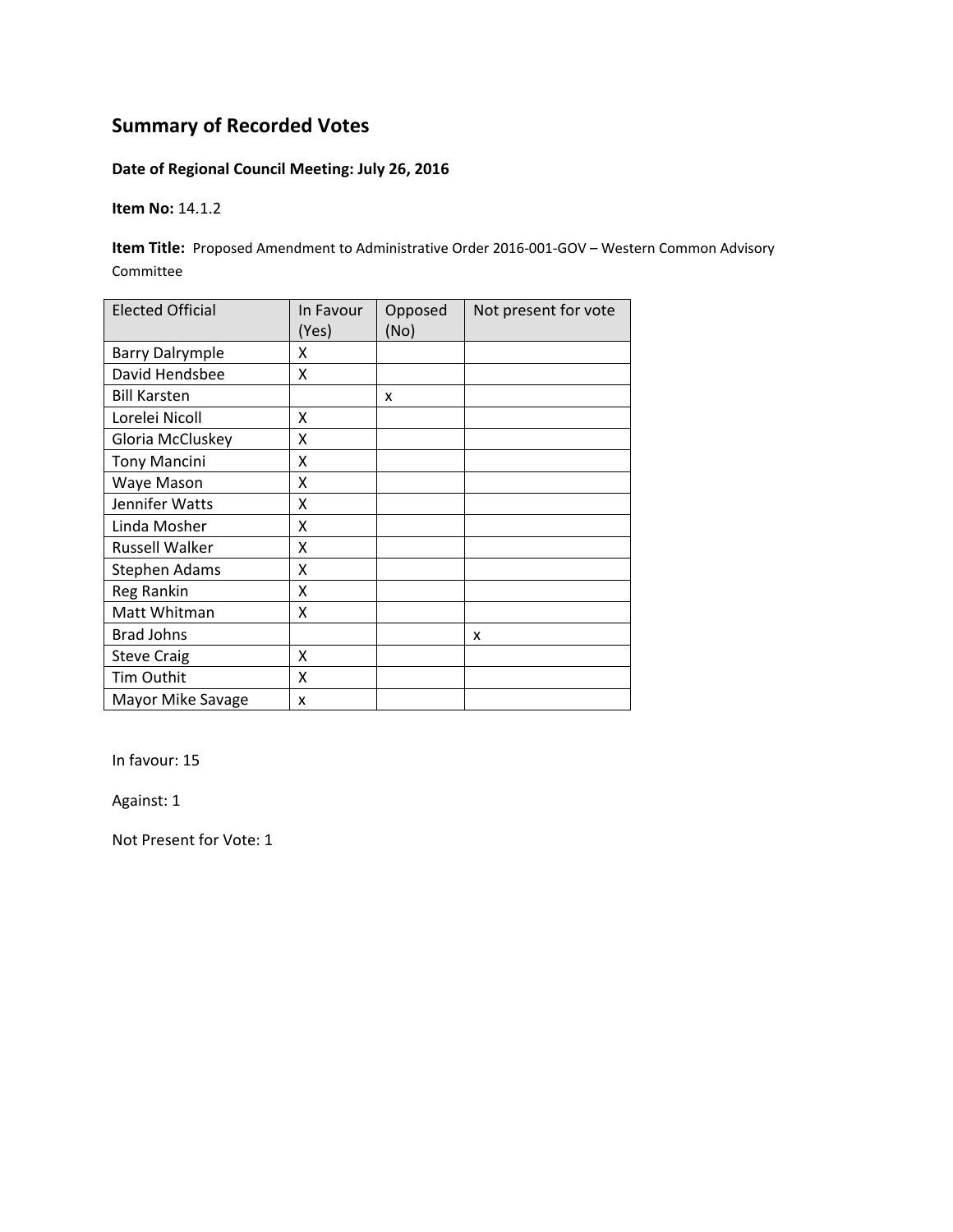### **Date of Regional Council Meeting: July 26, 2016**

**Item No:** 14.1.3

**Item Title:** Award Request For Proposal (RFP) P16-052 – Leased Accommodations – Halifax Regional Police

| <b>Elected Official</b> | In Favour<br>(Yes) | Opposed<br>(No) | Not present for vote |
|-------------------------|--------------------|-----------------|----------------------|
| <b>Barry Dalrymple</b>  | x                  |                 |                      |
| David Hendsbee          | X                  |                 |                      |
| <b>Bill Karsten</b>     | x                  |                 |                      |
| Lorelei Nicoll          | x                  |                 |                      |
| Gloria McCluskey        | Χ                  |                 |                      |
| <b>Tony Mancini</b>     | Χ                  |                 |                      |
| Waye Mason              | x                  |                 |                      |
| Jennifer Watts          | x                  |                 |                      |
| Linda Mosher            | x                  |                 |                      |
| Russell Walker          | Χ                  |                 |                      |
| <b>Stephen Adams</b>    |                    | x               |                      |
| Reg Rankin              | x                  |                 |                      |
| Matt Whitman            | X                  |                 |                      |
| <b>Brad Johns</b>       |                    |                 | x                    |
| <b>Steve Craig</b>      | X                  |                 |                      |
| Tim Outhit              | X                  |                 |                      |
| Mayor Mike Savage       | X                  |                 |                      |

In favour: 15

Against: 1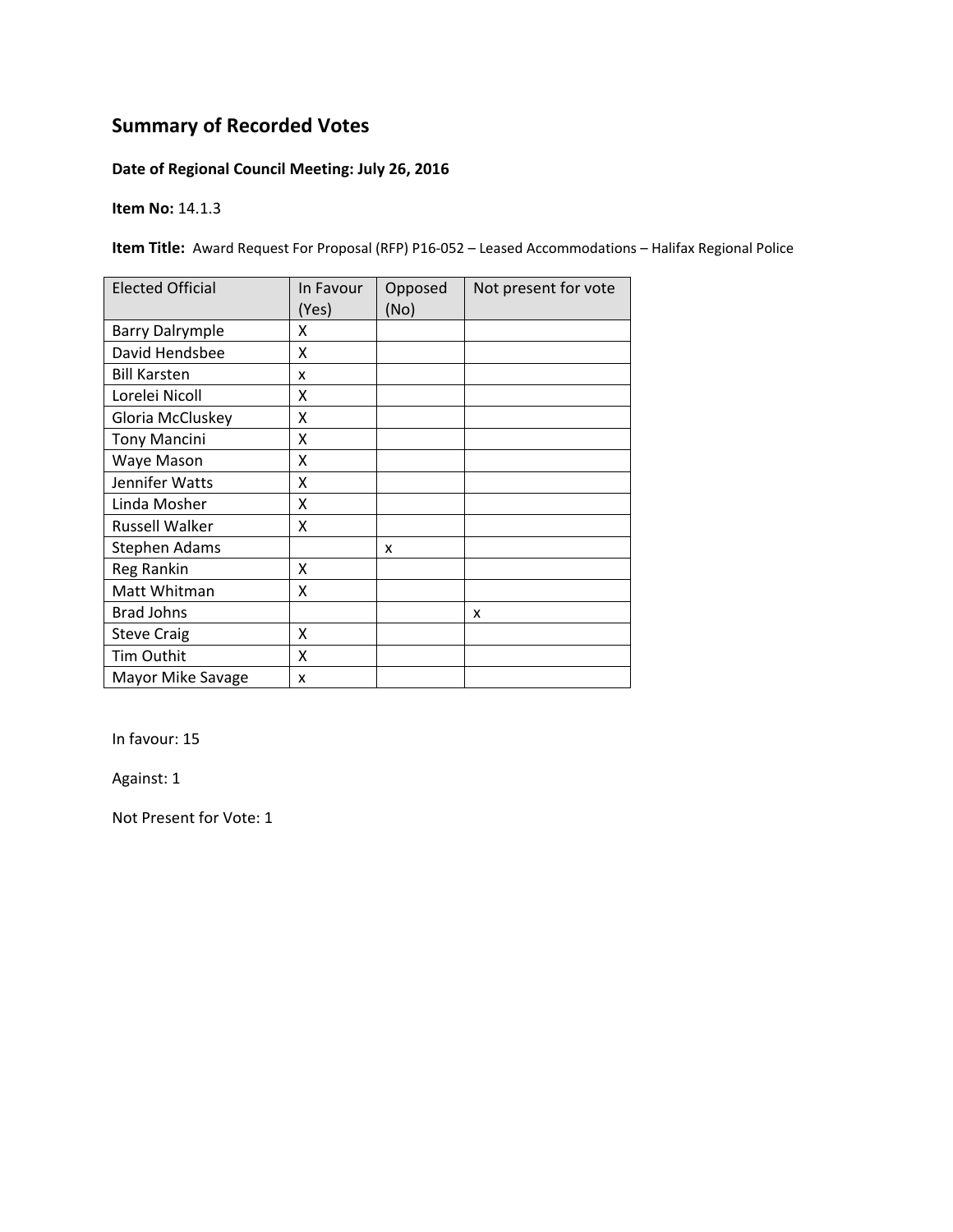### **Date of Regional Council Meeting: July 26, 2016**

**Item No:** 14.2.1

**Item Title:** Budget Increase to CV000004 – Transit Support Vehicle Replacement

| <b>Elected Official</b> | In Favour<br>(Yes) | Opposed<br>(No) | Not present for vote |
|-------------------------|--------------------|-----------------|----------------------|
| <b>Barry Dalrymple</b>  | x                  |                 |                      |
| David Hendsbee          | X                  |                 |                      |
| <b>Bill Karsten</b>     | x                  |                 |                      |
| Lorelei Nicoll          | x                  |                 |                      |
| Gloria McCluskey        | Χ                  |                 |                      |
| <b>Tony Mancini</b>     | Χ                  |                 |                      |
| Waye Mason              | Χ                  |                 |                      |
| Jennifer Watts          | x                  |                 |                      |
| Linda Mosher            | x                  |                 |                      |
| Russell Walker          | X                  |                 |                      |
| <b>Stephen Adams</b>    | x                  |                 |                      |
| Reg Rankin              |                    |                 | x                    |
| Matt Whitman            | X                  |                 |                      |
| <b>Brad Johns</b>       | x                  |                 |                      |
| <b>Steve Craig</b>      | Χ                  |                 |                      |
| Tim Outhit              | X                  |                 |                      |
| Mayor Mike Savage       | X                  |                 |                      |

In favour: 16

Against: Nil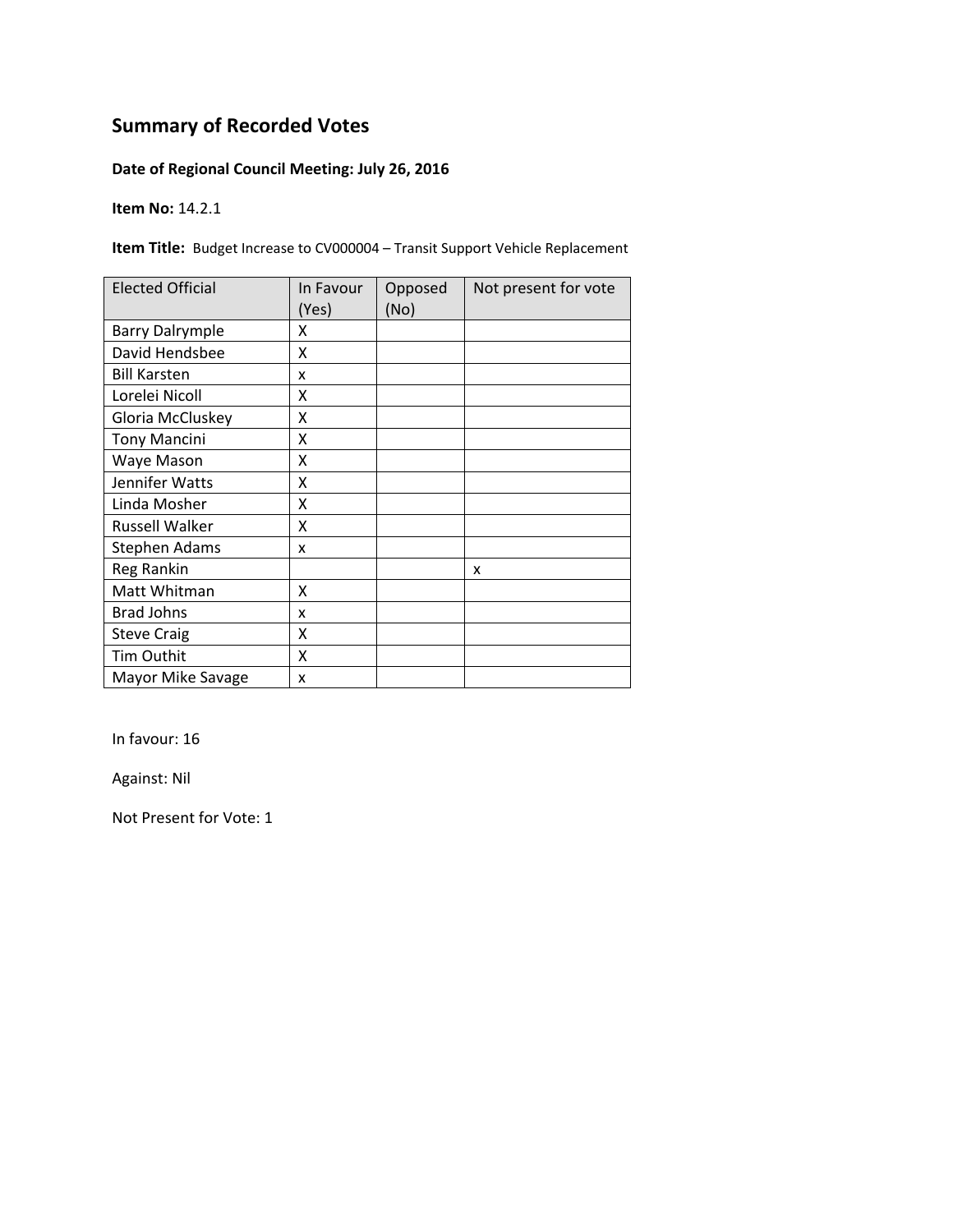#### **Date of Regional Council Meeting: July 26, 2016**

**Item No:** 14.2.2

**Item Title:** Long‐term Fiscal Strategy – Reserve Review

Amendment - remove Weir Field (Upper Sackville Turf Capital Reserve) funds from proposed reserve reallocations *defeated*

| <b>Elected Official</b> | In Favour<br>(Yes) | Opposed<br>(No) | Not present for vote |
|-------------------------|--------------------|-----------------|----------------------|
| <b>Barry Dalrymple</b>  | x                  |                 |                      |
| David Hendsbee          | x                  |                 |                      |
| <b>Bill Karsten</b>     |                    | X               |                      |
| Lorelei Nicoll          |                    | x               |                      |
| Gloria McCluskey        |                    | x               |                      |
| <b>Tony Mancini</b>     |                    | x               |                      |
| Waye Mason              |                    | x               |                      |
| Jennifer Watts          |                    | X               |                      |
| Linda Mosher            |                    | X               |                      |
| <b>Russell Walker</b>   |                    | X               |                      |
| Stephen Adams           | x                  |                 |                      |
| Reg Rankin              | x                  |                 |                      |
| Matt Whitman            | x                  |                 |                      |
| <b>Brad Johns</b>       | x                  |                 |                      |
| <b>Steve Craig</b>      |                    | x               |                      |
| Tim Outhit              | x                  |                 |                      |
| Mayor Mike Savage       |                    | x               |                      |

In favour: 7

Against: 10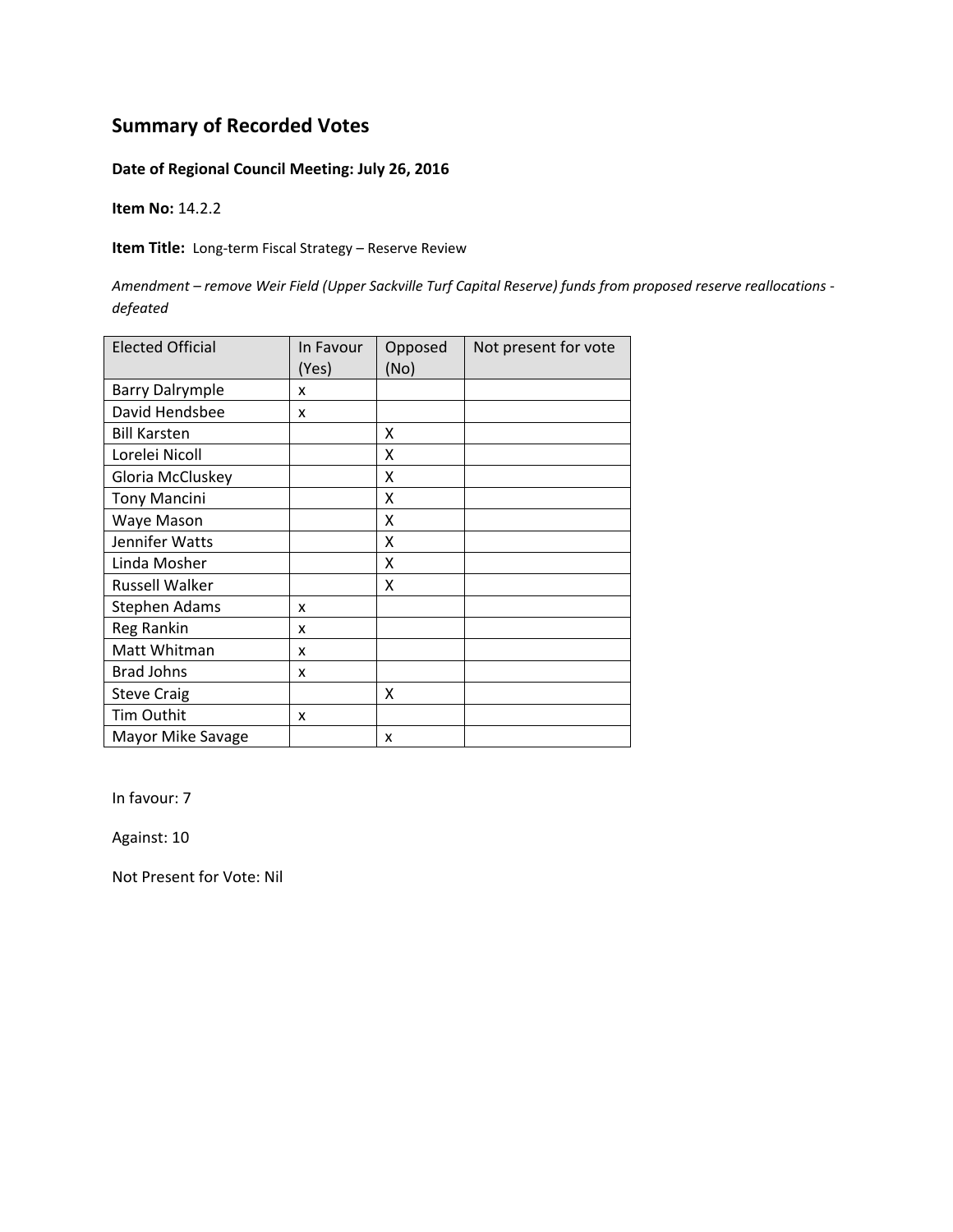### **Date of Regional Council Meeting: July 26, 2016**

**Item No:** 14.2.2

**Item Title:** Long-term Fiscal Strategy – Reserve Review

| <b>Elected Official</b> | In Favour<br>(Yes) | Opposed<br>(No) | Not present for vote |
|-------------------------|--------------------|-----------------|----------------------|
| <b>Barry Dalrymple</b>  | x                  |                 |                      |
| David Hendsbee          |                    | x               |                      |
| <b>Bill Karsten</b>     | x                  |                 |                      |
| Lorelei Nicoll          | X                  |                 |                      |
| Gloria McCluskey        | Χ                  |                 |                      |
| <b>Tony Mancini</b>     | Χ                  |                 |                      |
| Waye Mason              | Χ                  |                 |                      |
| Jennifer Watts          | x                  |                 |                      |
| Linda Mosher            | x                  |                 |                      |
| <b>Russell Walker</b>   | χ                  |                 |                      |
| Stephen Adams           | X                  |                 |                      |
| Reg Rankin              | X                  |                 |                      |
| Matt Whitman            | Χ                  |                 |                      |
| <b>Brad Johns</b>       |                    | x               |                      |
| <b>Steve Craig</b>      | x                  |                 |                      |
| <b>Tim Outhit</b>       | X                  |                 |                      |
| Mayor Mike Savage       | X                  |                 |                      |

In favour: 15

Against: 2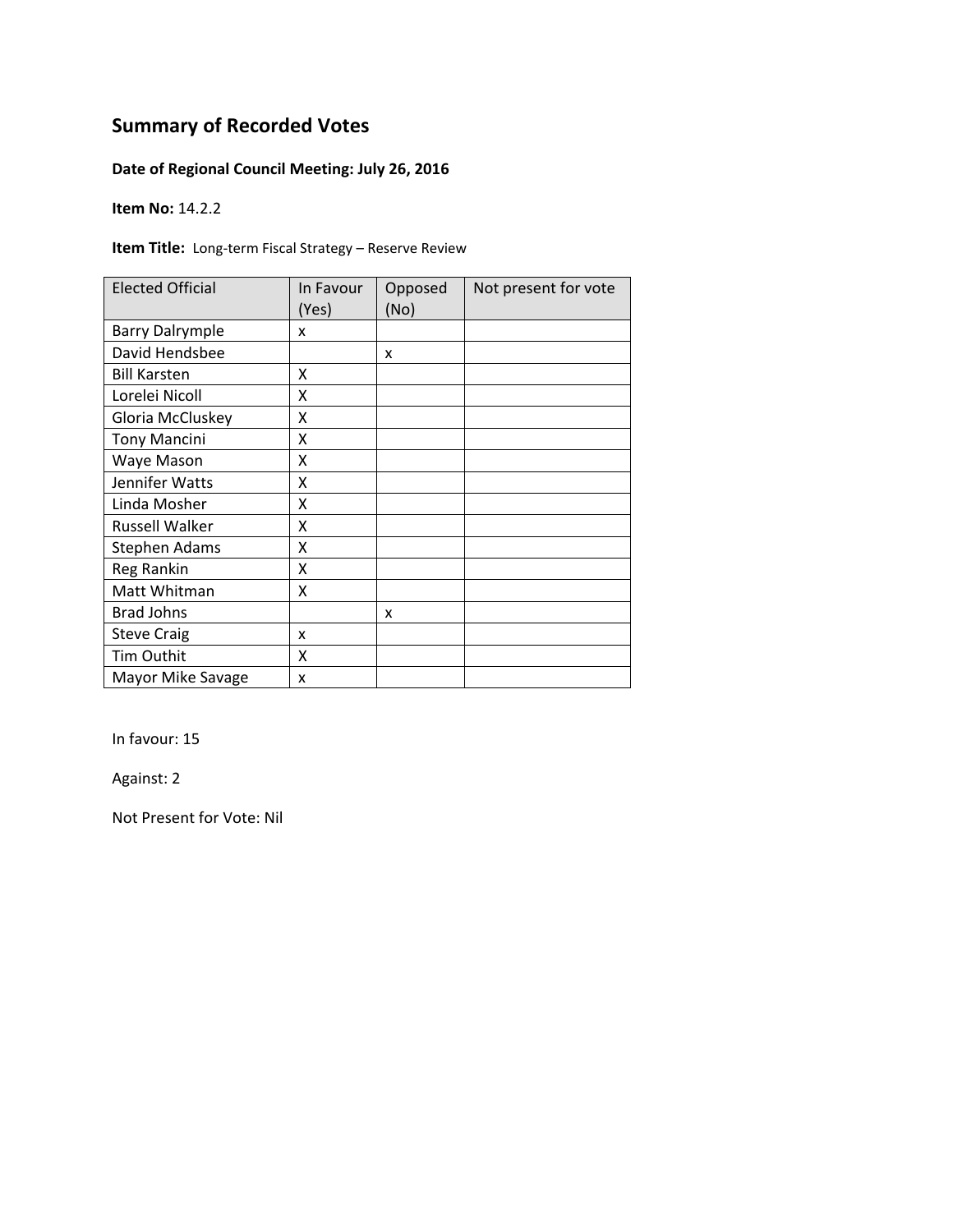### **Date of Regional Council Meeting: July 26, 2016**

**Item No:** 14.2.3

**Item Title:** Halifax Regional Fire & Emergency Unmanned Aircraft Surveillance (Drones)

| <b>Elected Official</b> | In Favour<br>(Yes) | Opposed<br>(No) | Not present for vote |
|-------------------------|--------------------|-----------------|----------------------|
| <b>Barry Dalrymple</b>  | x                  |                 |                      |
| David Hendsbee          | x                  |                 |                      |
| <b>Bill Karsten</b>     | χ                  |                 |                      |
| Lorelei Nicoll          | X                  |                 |                      |
| Gloria McCluskey        | Χ                  |                 |                      |
| <b>Tony Mancini</b>     | Χ                  |                 |                      |
| Waye Mason              | Χ                  |                 |                      |
| Jennifer Watts          | x                  |                 |                      |
| Linda Mosher            | χ                  |                 |                      |
| Russell Walker          | X                  |                 |                      |
| <b>Stephen Adams</b>    | X                  |                 |                      |
| Reg Rankin              | Χ                  |                 |                      |
| Matt Whitman            | X                  |                 |                      |
| <b>Brad Johns</b>       | x                  |                 |                      |
| <b>Steve Craig</b>      | x                  |                 |                      |
| Tim Outhit              | Χ                  |                 |                      |
| Mayor Mike Savage       | X                  |                 |                      |

In favour: 17

Against: Nil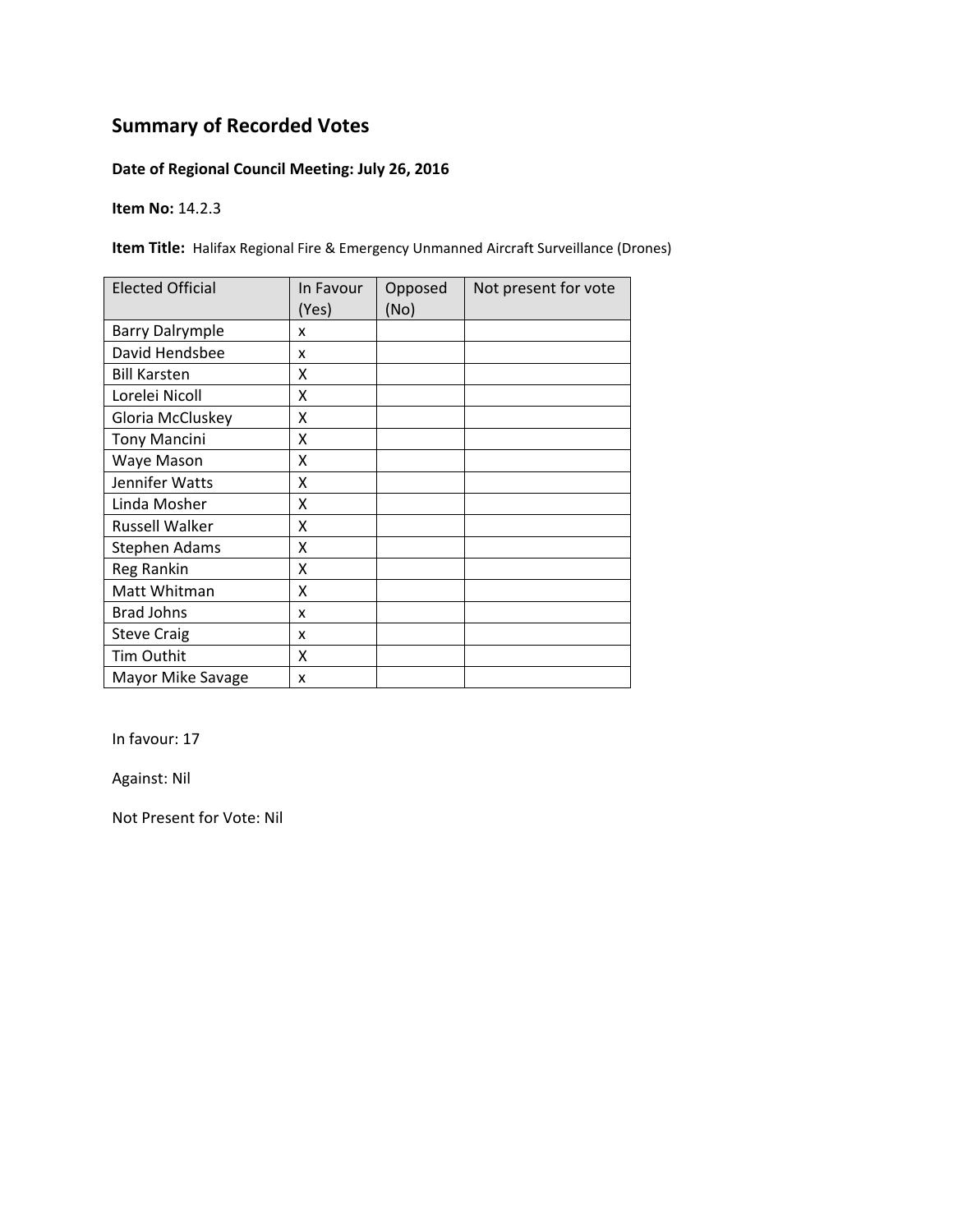#### **Date of Regional Council Meeting: July 26, 2016**

#### **Item No:** 14.2.4

**Item Title:** Tax Relief for Non-Profit Organizations – Proposed Renewal for Tax Relief for Leases Removed from Administrative Order 2014‐001‐ADM Schedules

| <b>Elected Official</b> | In Favour<br>(Yes) | Opposed<br>(No) | Not present for vote |
|-------------------------|--------------------|-----------------|----------------------|
| <b>Barry Dalrymple</b>  | X                  |                 |                      |
| David Hendsbee          | X                  |                 |                      |
| <b>Bill Karsten</b>     | x                  |                 |                      |
| Lorelei Nicoll          | X                  |                 |                      |
| Gloria McCluskey        | X                  |                 |                      |
| <b>Tony Mancini</b>     | x                  |                 |                      |
| Waye Mason              | Χ                  |                 |                      |
| Jennifer Watts          | Χ                  |                 |                      |
| Linda Mosher            | X                  |                 |                      |
| <b>Russell Walker</b>   | X                  |                 |                      |
| <b>Stephen Adams</b>    | X                  |                 |                      |
| Reg Rankin              | X                  |                 |                      |
| Matt Whitman            | X                  |                 |                      |
| <b>Brad Johns</b>       | x                  |                 |                      |
| <b>Steve Craig</b>      | x                  |                 |                      |
| Tim Outhit              | X                  |                 |                      |
| Mayor Mike Savage       | x                  |                 |                      |

*Amendment – Beaver Bank Kinsac Lions Club be reconsidered by the Grants Committee*

In favour: 17

Against: Nil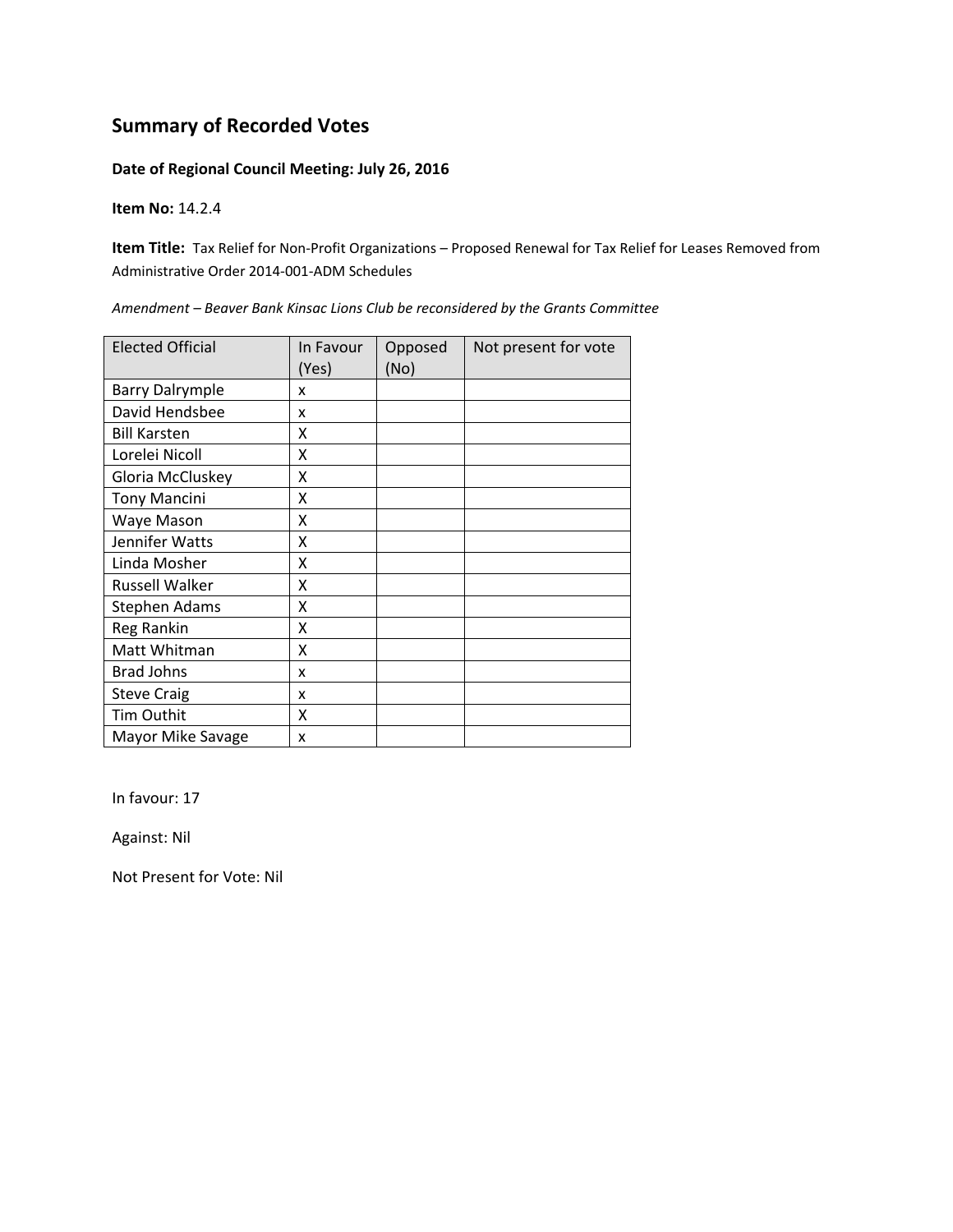#### **Date of Regional Council Meeting: July 26, 2016**

**Item No:** 14.2.4

**Item Title:** Tax Relief for Non-Profit Organizations – Proposed Renewal for Tax Relief for Leases Removed from Administrative Order 2014‐001‐ADM Schedules

Amendment - South End Day Care's grant be returned to the Grants Committee for determination if their "partial" *tax relief was a result of ongoing lease negotiations.*

| <b>Elected Official</b> | In Favour<br>(Yes) | Opposed<br>(No) | Not present for vote |
|-------------------------|--------------------|-----------------|----------------------|
| <b>Barry Dalrymple</b>  | x                  |                 |                      |
| David Hendsbee          | x                  |                 |                      |
| <b>Bill Karsten</b>     | x                  |                 |                      |
| Lorelei Nicoll          | x                  |                 |                      |
| Gloria McCluskey        | X                  |                 |                      |
| <b>Tony Mancini</b>     | Χ                  |                 |                      |
| Waye Mason              | Χ                  |                 |                      |
| Jennifer Watts          | x                  |                 |                      |
| Linda Mosher            |                    |                 | x                    |
| <b>Russell Walker</b>   | X                  |                 |                      |
| <b>Stephen Adams</b>    | Χ                  |                 |                      |
| Reg Rankin              | X                  |                 |                      |
| Matt Whitman            | X                  |                 |                      |
| <b>Brad Johns</b>       | x                  |                 |                      |
| <b>Steve Craig</b>      | x                  |                 |                      |
| Tim Outhit              | X                  |                 |                      |
| Mayor Mike Savage       | x                  |                 |                      |

In favour: 16

Against: Nil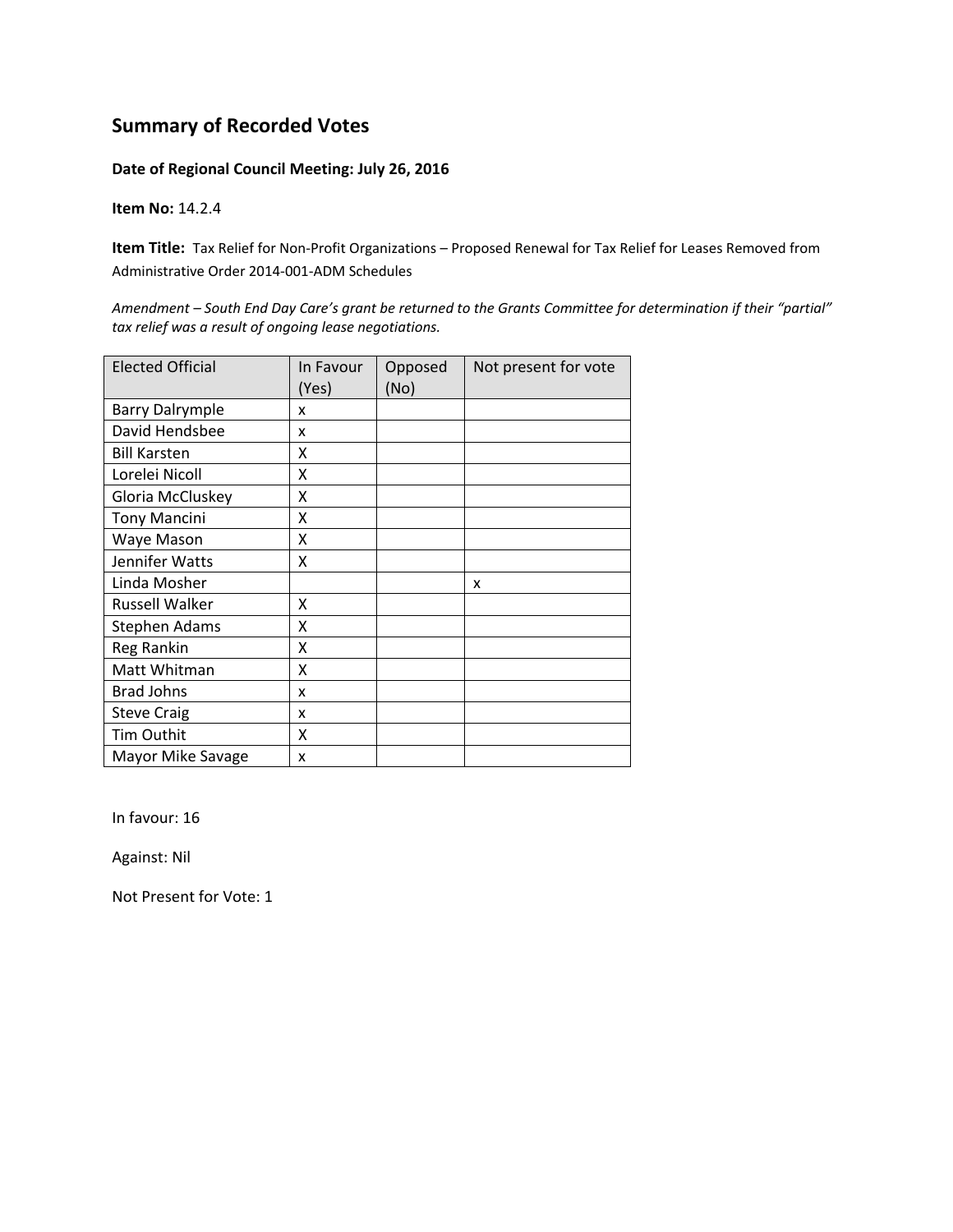### **Date of Regional Council Meeting: July 26, 2016**

**Item No:** 14.2.4

**Item Title:** Tax Relief for Non-Profit Organizations – Proposed Renewal for Tax Relief for Leases Removed from Administrative Order 2014‐001‐ADM Schedules

| <b>Elected Official</b> | In Favour<br>(Yes) | Opposed<br>(No) | Not present for vote |
|-------------------------|--------------------|-----------------|----------------------|
| <b>Barry Dalrymple</b>  | x                  |                 |                      |
| David Hendsbee          | x                  |                 |                      |
| <b>Bill Karsten</b>     | x                  |                 |                      |
| Lorelei Nicoll          | Χ                  |                 |                      |
| Gloria McCluskey        | X                  |                 |                      |
| <b>Tony Mancini</b>     | X                  |                 |                      |
| Waye Mason              | X                  |                 |                      |
| Jennifer Watts          | Χ                  |                 |                      |
| Linda Mosher            | x                  |                 |                      |
| Russell Walker          | x                  |                 |                      |
| <b>Stephen Adams</b>    | x                  |                 |                      |
| Reg Rankin              | Χ                  |                 |                      |
| Matt Whitman            | Χ                  |                 |                      |
| <b>Brad Johns</b>       | x                  |                 |                      |
| <b>Steve Craig</b>      | x                  |                 |                      |
| Tim Outhit              | Χ                  |                 |                      |
| Mayor Mike Savage       | x                  |                 |                      |

In favour: 17

Against: Nil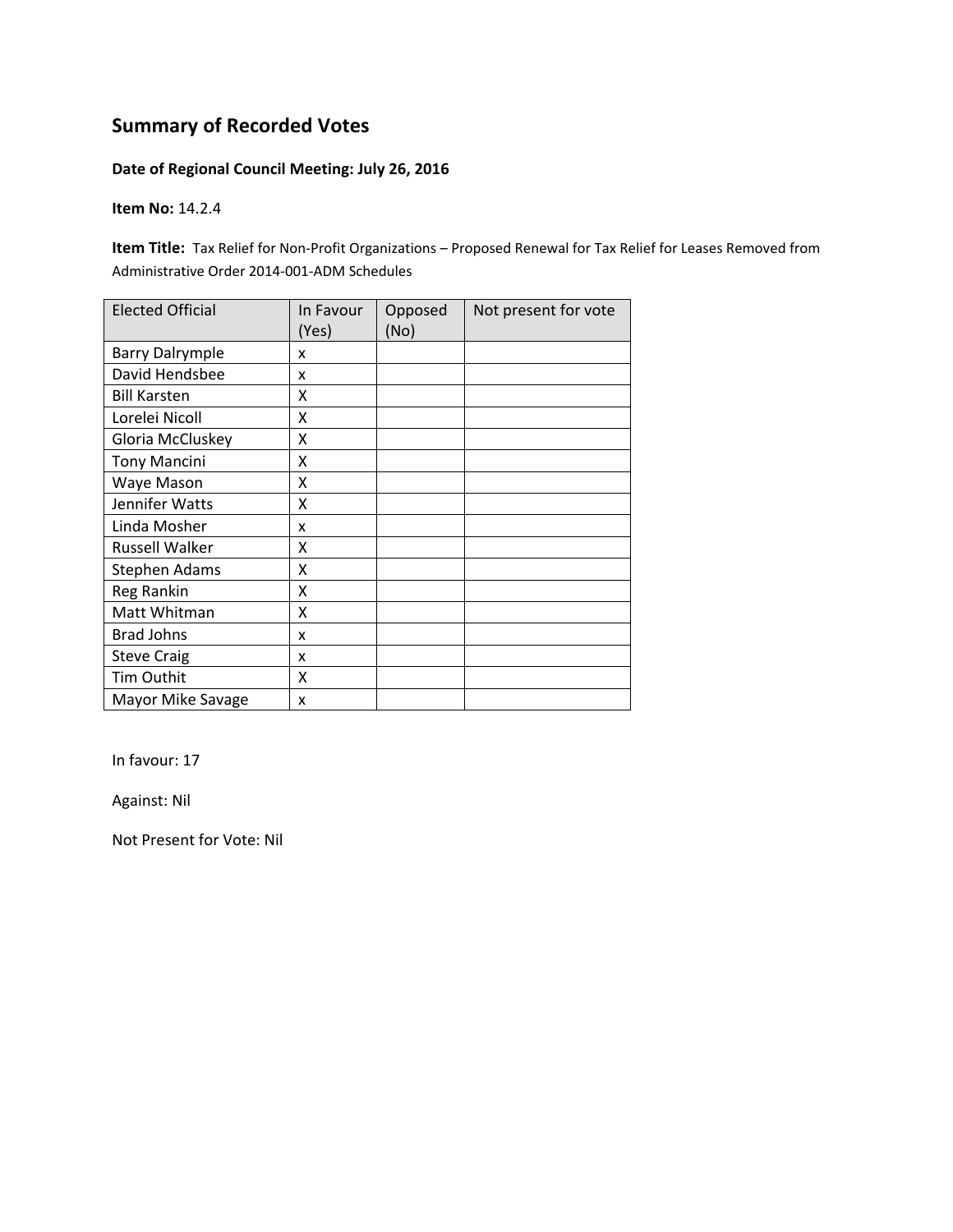### **Date of Regional Council Meeting: July 26, 2016**

**Item No:** 14.3.1

**Item Title:** ArtsHalifax Advisory Committee Recommendations

| <b>Elected Official</b> | In Favour<br>(Yes) | Opposed<br>(No) | Not present for vote |
|-------------------------|--------------------|-----------------|----------------------|
| <b>Barry Dalrymple</b>  | x                  |                 |                      |
| David Hendsbee          | x                  |                 |                      |
| <b>Bill Karsten</b>     | x                  |                 |                      |
| Lorelei Nicoll          | X                  |                 |                      |
| Gloria McCluskey        | Χ                  |                 |                      |
| <b>Tony Mancini</b>     | Χ                  |                 |                      |
| Waye Mason              | Χ                  |                 |                      |
| Jennifer Watts          | x                  |                 |                      |
| Linda Mosher            | x                  |                 |                      |
| <b>Russell Walker</b>   | χ                  |                 |                      |
| <b>Stephen Adams</b>    | x                  |                 |                      |
| Reg Rankin              | X                  |                 |                      |
| Matt Whitman            | X                  |                 |                      |
| <b>Brad Johns</b>       | x                  |                 |                      |
| <b>Steve Craig</b>      | x                  |                 |                      |
| <b>Tim Outhit</b>       | X                  |                 |                      |
| Mayor Mike Savage       | X                  |                 |                      |

In favour: 17

Against: Nil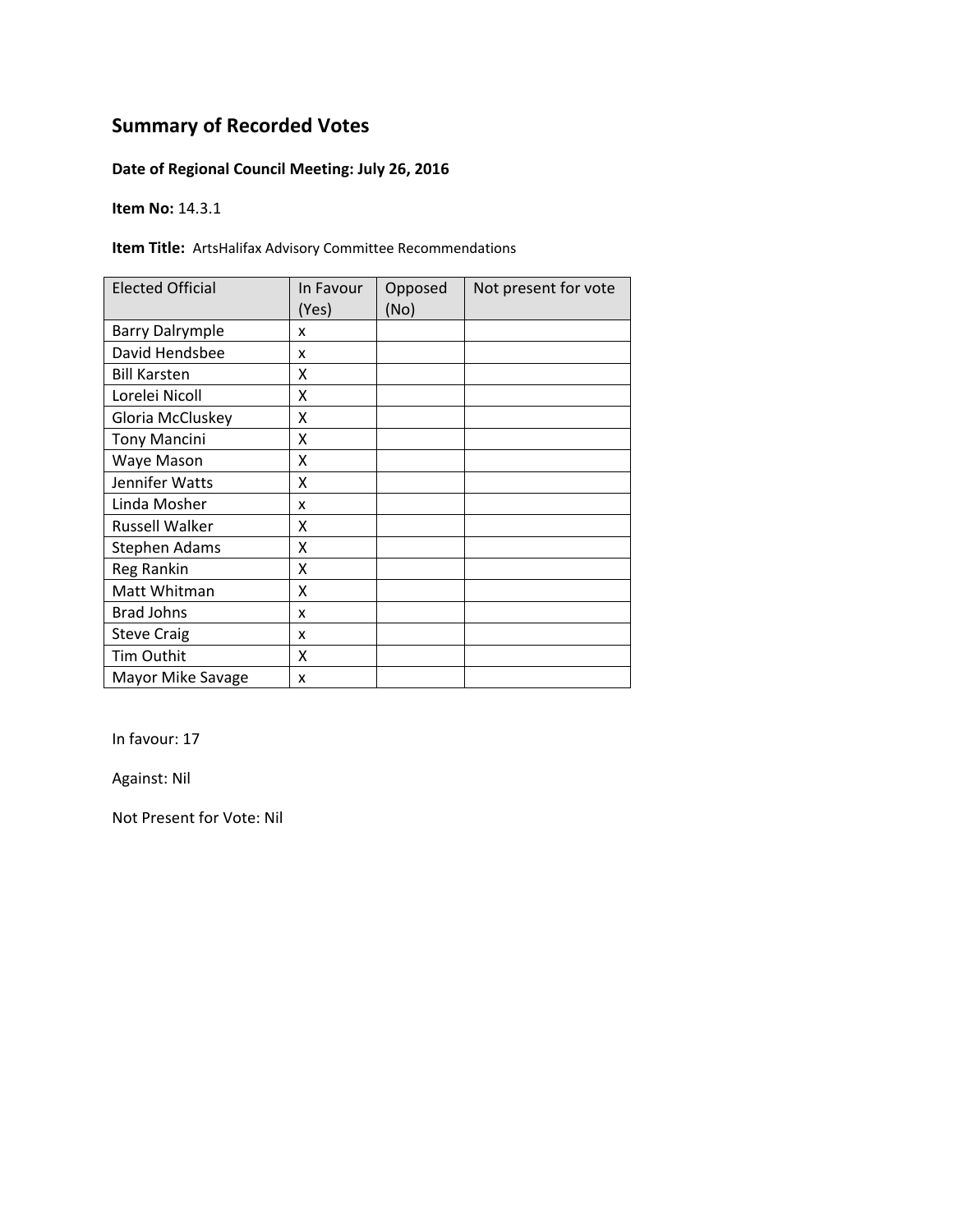### **Date of Regional Council Meeting: July 26, 2016**

**Item No:** 14.5.1

**Item Title:** Case H00433 – Barrington Street Heritage Conservation District Financial Incentives Programs 2016-17

| <b>Elected Official</b> | In Favour<br>(Yes) | Opposed<br>(No) | Not present for vote |
|-------------------------|--------------------|-----------------|----------------------|
| <b>Barry Dalrymple</b>  | x                  |                 |                      |
| David Hendsbee          | x                  |                 |                      |
| <b>Bill Karsten</b>     | x                  |                 |                      |
| Lorelei Nicoll          | Χ                  |                 |                      |
| Gloria McCluskey        | Χ                  |                 |                      |
| <b>Tony Mancini</b>     | Χ                  |                 |                      |
| Waye Mason              | x                  |                 |                      |
| Jennifer Watts          | Χ                  |                 |                      |
| Linda Mosher            | x                  |                 |                      |
| <b>Russell Walker</b>   | X                  |                 |                      |
| <b>Stephen Adams</b>    | X                  |                 |                      |
| Reg Rankin              | Χ                  |                 |                      |
| Matt Whitman            | X                  |                 |                      |
| <b>Brad Johns</b>       |                    |                 | x                    |
| <b>Steve Craig</b>      | x                  |                 |                      |
| Tim Outhit              | X                  |                 |                      |
| Mayor Mike Savage       | X                  |                 |                      |

In favour: 16

Against: Nil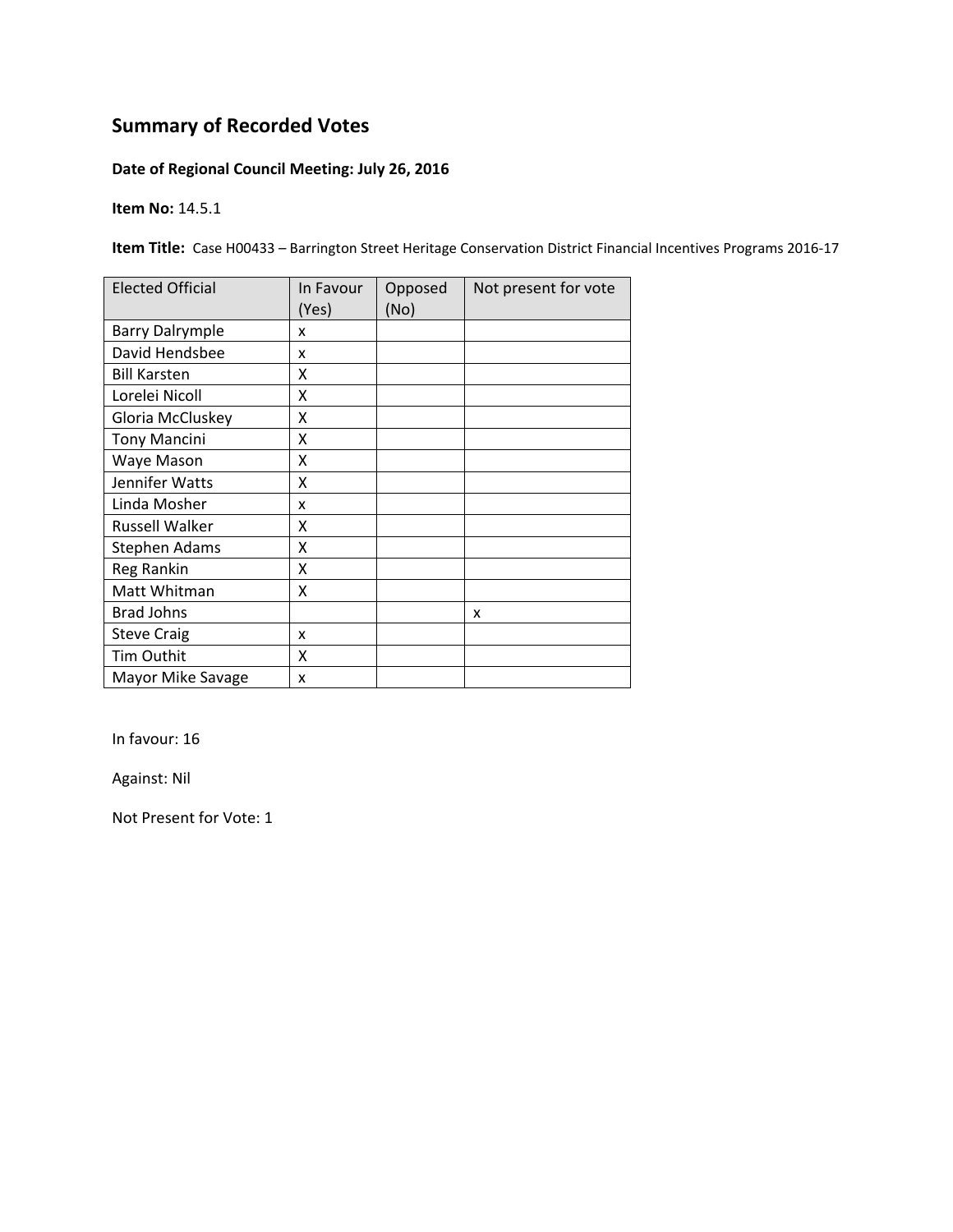### **Date of Regional Council Meeting: July 26, 2016**

**Item No:** 14.6.1

**Item Title:** Request a staff report re: prohibition of Motorized Bicycles in HRM Parks and Trails

| <b>Elected Official</b> | In Favour<br>(Yes) | Opposed<br>(No) | Not present for vote |
|-------------------------|--------------------|-----------------|----------------------|
| <b>Barry Dalrymple</b>  |                    |                 | X                    |
| David Hendsbee          |                    | x               |                      |
| <b>Bill Karsten</b>     | x                  |                 |                      |
| Lorelei Nicoll          | X                  |                 |                      |
| Gloria McCluskey        | Χ                  |                 |                      |
| <b>Tony Mancini</b>     | Χ                  |                 |                      |
| Waye Mason              | x                  |                 |                      |
| Jennifer Watts          | x                  |                 |                      |
| Linda Mosher            | x                  |                 |                      |
| Russell Walker          | x                  |                 |                      |
| <b>Stephen Adams</b>    | X                  |                 |                      |
| Reg Rankin              | X                  |                 |                      |
| Matt Whitman            | X                  |                 |                      |
| <b>Brad Johns</b>       | x                  |                 |                      |
| <b>Steve Craig</b>      | x                  |                 |                      |
| Tim Outhit              | X                  |                 |                      |
| Mayor Mike Savage       | X                  |                 |                      |

In favour: 15

Against: 1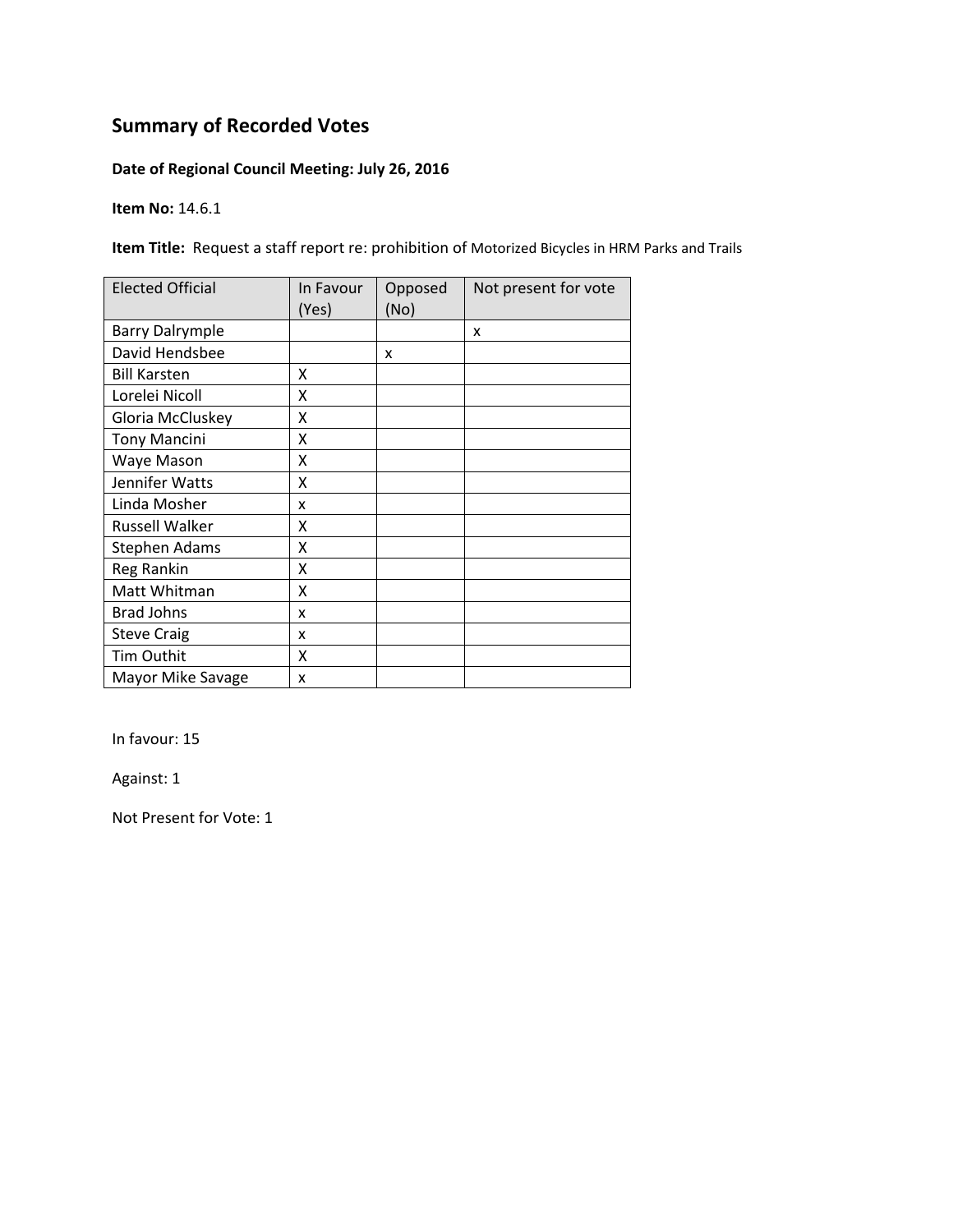### **Date of Regional Council Meeting: July 26, 2016**

**Item No:** 15.1

**Item Title:** Blue Mountain‐Birch Cove Lakes Regional Park

| Motion to move into In Camera - Defeated |  |  |  |
|------------------------------------------|--|--|--|
|------------------------------------------|--|--|--|

| <b>Elected Official</b> | In Favour<br>(Yes) | Opposed<br>(No) | Not present for vote |
|-------------------------|--------------------|-----------------|----------------------|
| <b>Barry Dalrymple</b>  | x                  |                 |                      |
| David Hendsbee          | X                  |                 |                      |
| <b>Bill Karsten</b>     | X                  |                 |                      |
| Lorelei Nicoll          | X                  |                 |                      |
| Gloria McCluskey        | X                  |                 |                      |
| <b>Tony Mancini</b>     | X                  |                 |                      |
| Waye Mason              |                    | x               |                      |
| Jennifer Watts          |                    | x               |                      |
| Linda Mosher            |                    | x               |                      |
| Russell Walker          | x                  |                 |                      |
| <b>Stephen Adams</b>    |                    | x               |                      |
| Reg Rankin              |                    | x               |                      |
| Matt Whitman            |                    | x               |                      |
| <b>Brad Johns</b>       | x                  |                 |                      |
| <b>Steve Craig</b>      |                    | X               |                      |
| Tim Outhit              |                    | x               |                      |
| Mayor Mike Savage       |                    | x               |                      |

In favour: 8

Against: 9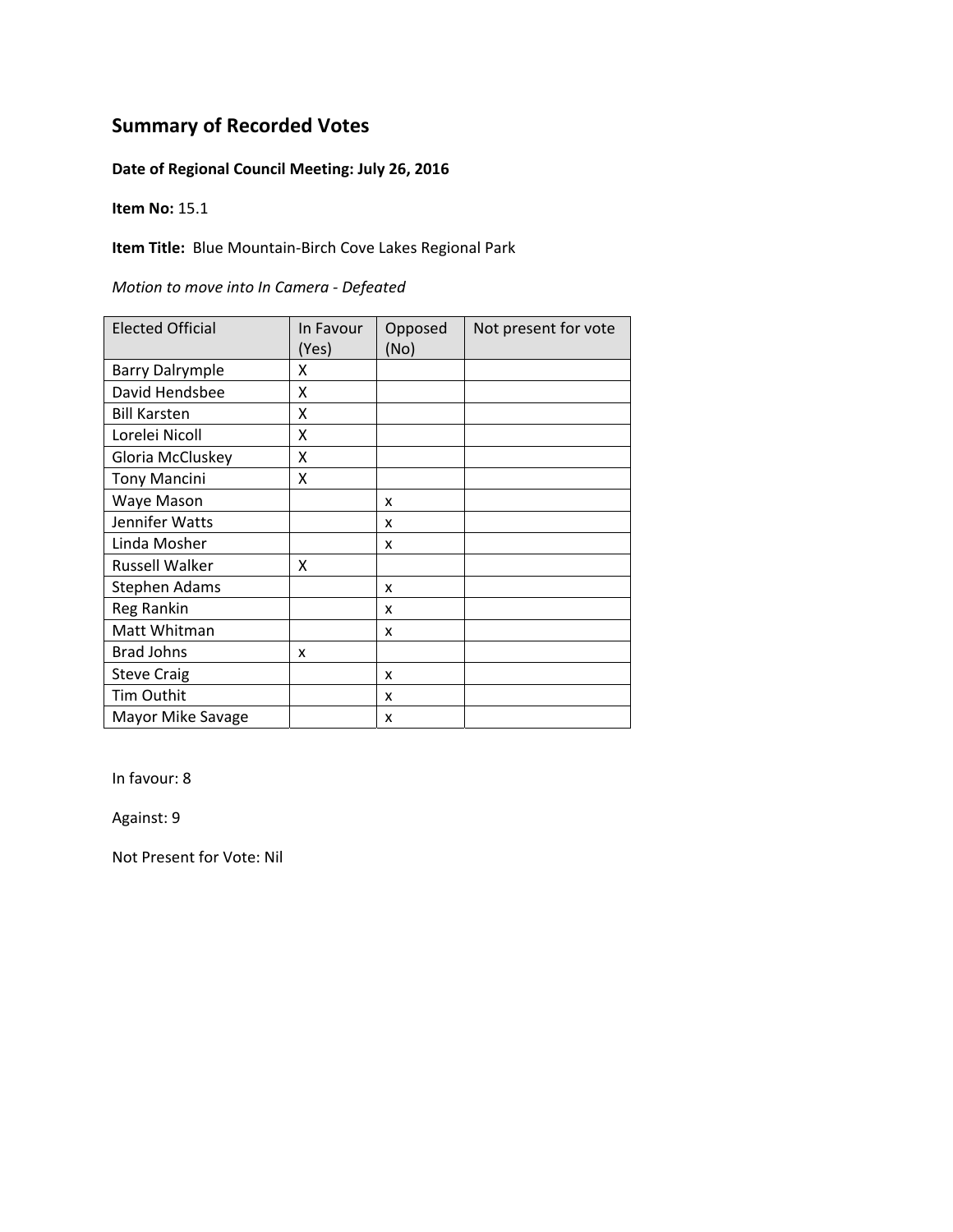#### **Date of Regional Council Meeting: July 26, 2016**

**Item No:** 15.1

**Item Title:** Blue Mountain‐Birch Cove Lakes Regional Park

*Motion – The staff report regarding Blue Mountain Birch Cove Park Facilitator's Report (including map 3A) be released on Wednesday, August 31, 2016.*

| <b>Elected Official</b> | In Favour<br>(Yes) | Opposed<br>(No) | Not present for vote |
|-------------------------|--------------------|-----------------|----------------------|
| <b>Barry Dalrymple</b>  | x                  |                 |                      |
| David Hendsbee          | x                  |                 |                      |
| <b>Bill Karsten</b>     | x                  |                 |                      |
| Lorelei Nicoll          | X                  |                 |                      |
| Gloria McCluskey        | X                  |                 |                      |
| <b>Tony Mancini</b>     | X                  |                 |                      |
| Waye Mason              | x                  |                 |                      |
| Jennifer Watts          | x                  |                 |                      |
| Linda Mosher            | x                  |                 |                      |
| Russell Walker          | x                  |                 |                      |
| <b>Stephen Adams</b>    | X                  |                 |                      |
| Reg Rankin              | Χ                  |                 |                      |
| Matt Whitman            | Χ                  |                 |                      |
| <b>Brad Johns</b>       | x                  |                 |                      |
| <b>Steve Craig</b>      | x                  |                 |                      |
| Tim Outhit              | X                  |                 |                      |
| Mayor Mike Savage       | x                  |                 |                      |

In favour: 17

Against: Nil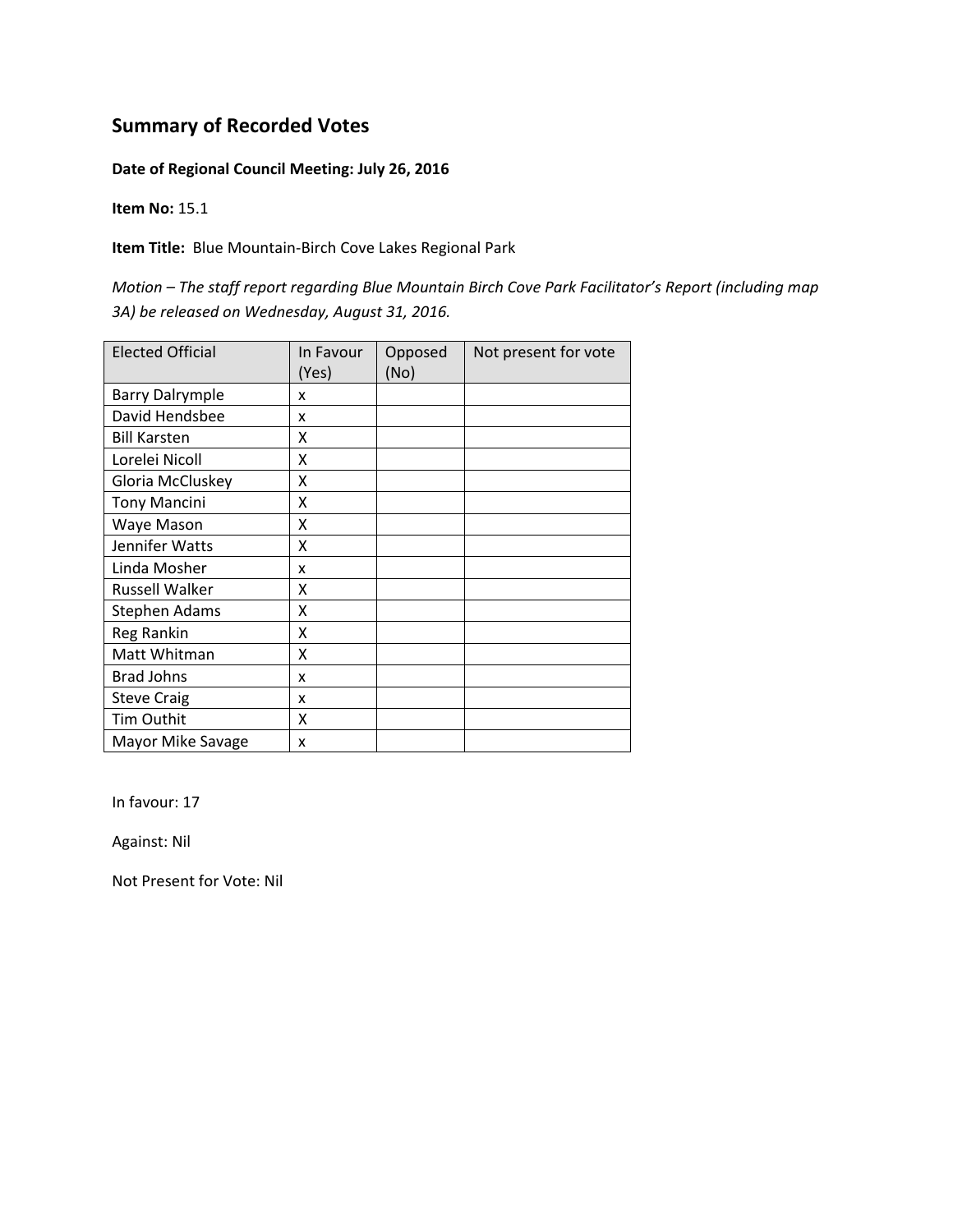### **Date of Regional Council Meeting: July 26, 2016**

**Item No:** 15.1

**Item Title:** Blue Mountain‐Birch Cove Lakes Regional Park – Motion to defer to September 6, 2016

| <b>Elected Official</b> | In Favour<br>(Yes) | Opposed<br>(No) | Not present for vote |
|-------------------------|--------------------|-----------------|----------------------|
| <b>Barry Dalrymple</b>  | x                  |                 |                      |
| David Hendsbee          | x                  |                 |                      |
| <b>Bill Karsten</b>     | x                  |                 |                      |
| Lorelei Nicoll          | X                  |                 |                      |
| Gloria McCluskey        | Χ                  |                 |                      |
| <b>Tony Mancini</b>     | Χ                  |                 |                      |
| Waye Mason              | Χ                  |                 |                      |
| Jennifer Watts          | x                  |                 |                      |
| Linda Mosher            | x                  |                 |                      |
| Russell Walker          | χ                  |                 |                      |
| <b>Stephen Adams</b>    | X                  |                 |                      |
| Reg Rankin              | X                  |                 |                      |
| Matt Whitman            | Χ                  |                 |                      |
| <b>Brad Johns</b>       | x                  |                 |                      |
| <b>Steve Craig</b>      | x                  |                 |                      |
| Tim Outhit              | Χ                  |                 |                      |
| Mayor Mike Savage       | X                  |                 |                      |

In favour: 17

Against: Nil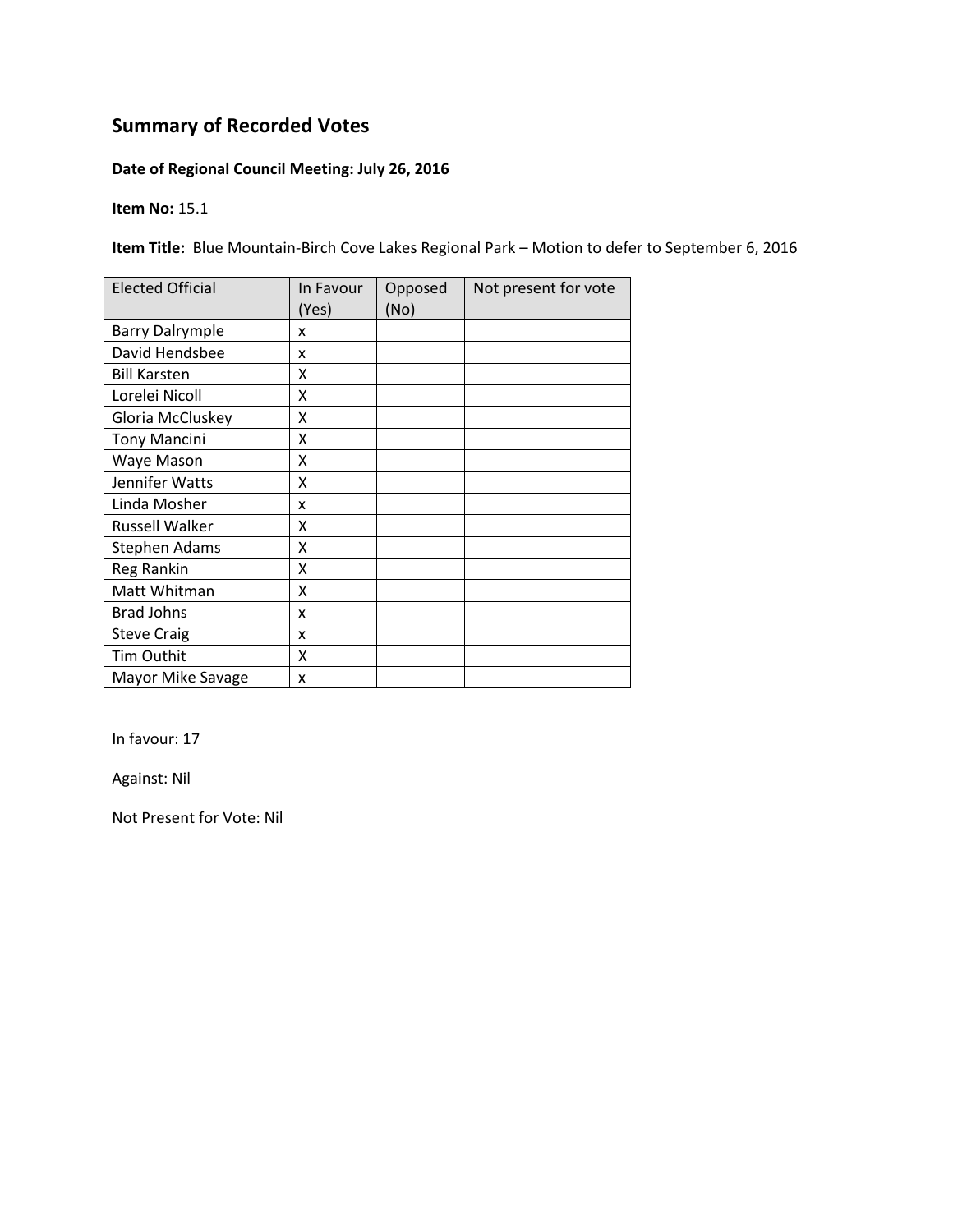### **Date of Regional Council Meeting: July 26, 2016**

**Item No:** 15.2

**Item Title:** Request a staff report to address recent concerns outlined to staff regarding the mobile sign industry and available payment methods*.*

| <b>Elected Official</b> | In Favour<br>(Yes) | Opposed<br>(No) | Not present for vote |
|-------------------------|--------------------|-----------------|----------------------|
| <b>Barry Dalrymple</b>  |                    |                 | X                    |
| David Hendsbee          | x                  |                 |                      |
| <b>Bill Karsten</b>     | X                  |                 |                      |
| Lorelei Nicoll          | X                  |                 |                      |
| Gloria McCluskey        | Χ                  |                 |                      |
| <b>Tony Mancini</b>     | Χ                  |                 |                      |
| Waye Mason              | Χ                  |                 |                      |
| Jennifer Watts          | X                  |                 |                      |
| Linda Mosher            | x                  |                 |                      |
| Russell Walker          | Χ                  |                 |                      |
| <b>Stephen Adams</b>    | Χ                  |                 |                      |
| Reg Rankin              | X                  |                 |                      |
| Matt Whitman            | Χ                  |                 |                      |
| <b>Brad Johns</b>       | x                  |                 |                      |
| <b>Steve Craig</b>      | x                  |                 |                      |
| Tim Outhit              | X                  |                 |                      |
| Mayor Mike Savage       | x                  |                 |                      |

In favour: 16

Against: 1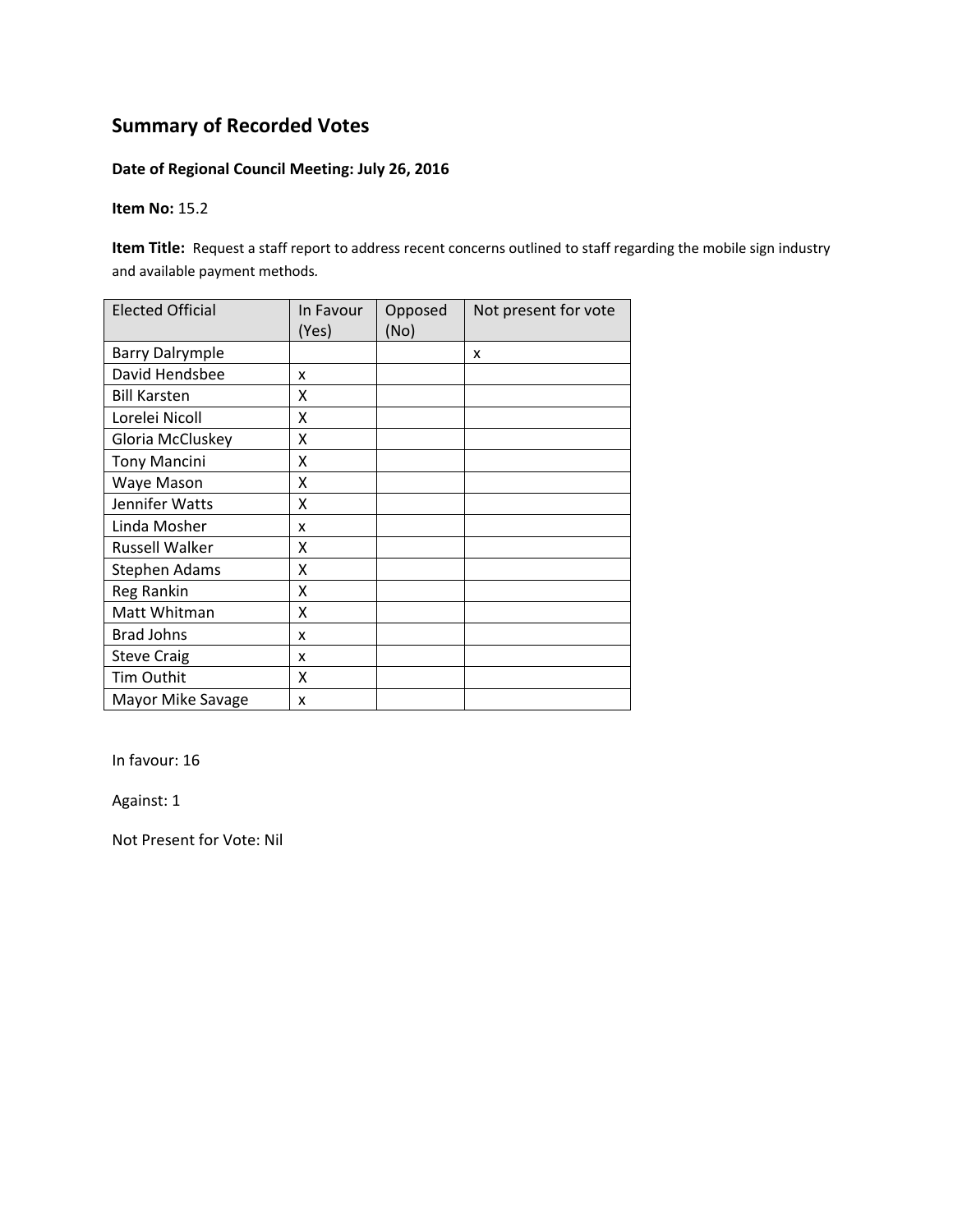### **Date of Regional Council Meeting: July 26, 2016**

**Item No:** 16.1.1

**Item Title:** Ratification of In Camera Motion ‐ Acquisition of Lands – Belvedere Playground, Dartmouth – *Private and Confidential Report*

| <b>Elected Official</b> | In Favour<br>(Yes) | Opposed<br>(No) | Not present for vote |
|-------------------------|--------------------|-----------------|----------------------|
| <b>Barry Dalrymple</b>  |                    |                 | X                    |
| David Hendsbee          | x                  |                 |                      |
| <b>Bill Karsten</b>     | X                  |                 |                      |
| Lorelei Nicoll          |                    |                 | x                    |
| Gloria McCluskey        | X                  |                 |                      |
| <b>Tony Mancini</b>     | x                  |                 |                      |
| Waye Mason              | x                  |                 |                      |
| Jennifer Watts          | Χ                  |                 |                      |
| Linda Mosher            | x                  |                 |                      |
| Russell Walker          | X                  |                 |                      |
| Stephen Adams           | Χ                  |                 |                      |
| Reg Rankin              | Χ                  |                 |                      |
| Matt Whitman            |                    |                 | x                    |
| <b>Brad Johns</b>       | x                  |                 |                      |
| <b>Steve Craig</b>      |                    |                 | X                    |
| Tim Outhit              |                    |                 | x                    |
| Mayor Mike Savage       | x                  |                 |                      |

In favour: 12

Against: Nil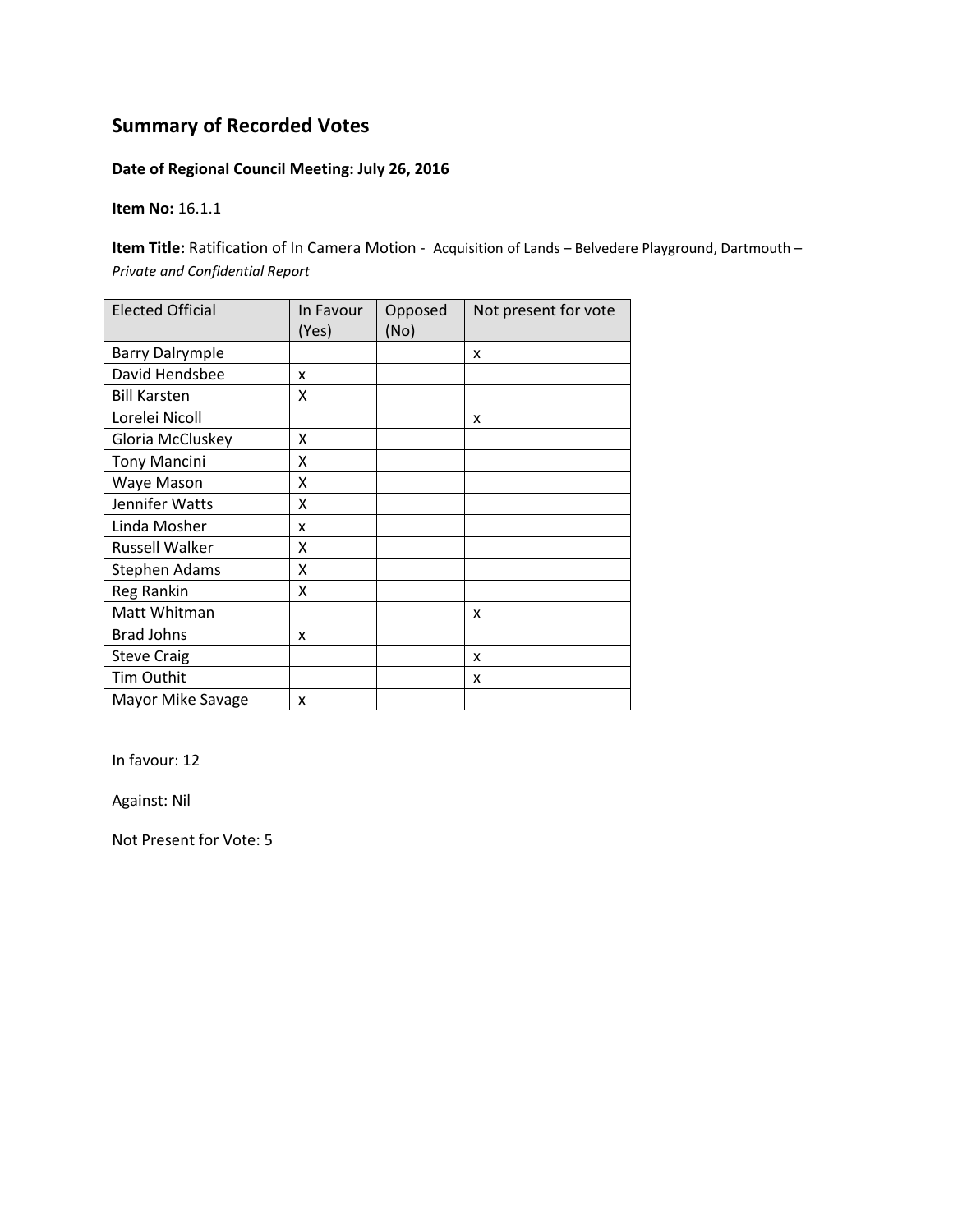#### **Date of Regional Council Meeting: July 26, 2016**

**Item No:** 16.1.2

**Item Title:** Ratification of In Camera Motion ‐ Agreement with the Province of Nova Scotia – Right of First Refusal World Trade and Convention Center – *Private and Confidential Report*

| <b>Elected Official</b> | In Favour<br>(Yes) | Opposed<br>(No) | Not present for vote |
|-------------------------|--------------------|-----------------|----------------------|
| <b>Barry Dalrymple</b>  |                    |                 | X                    |
| David Hendsbee          |                    | x               |                      |
| <b>Bill Karsten</b>     | X                  |                 |                      |
| Lorelei Nicoll          |                    |                 | x                    |
| Gloria McCluskey        | X                  |                 |                      |
| <b>Tony Mancini</b>     | X                  |                 |                      |
| Waye Mason              | Χ                  |                 |                      |
| Jennifer Watts          | X                  |                 |                      |
| Linda Mosher            | x                  |                 |                      |
| <b>Russell Walker</b>   | Χ                  |                 |                      |
| <b>Stephen Adams</b>    |                    | x               |                      |
| Reg Rankin              | χ                  |                 |                      |
| Matt Whitman            | x                  |                 |                      |
| <b>Brad Johns</b>       | x                  |                 |                      |
| <b>Steve Craig</b>      |                    |                 | X                    |
| Tim Outhit              |                    |                 | X                    |
| Mayor Mike Savage       | x                  |                 |                      |

In favour: 11

Against: 2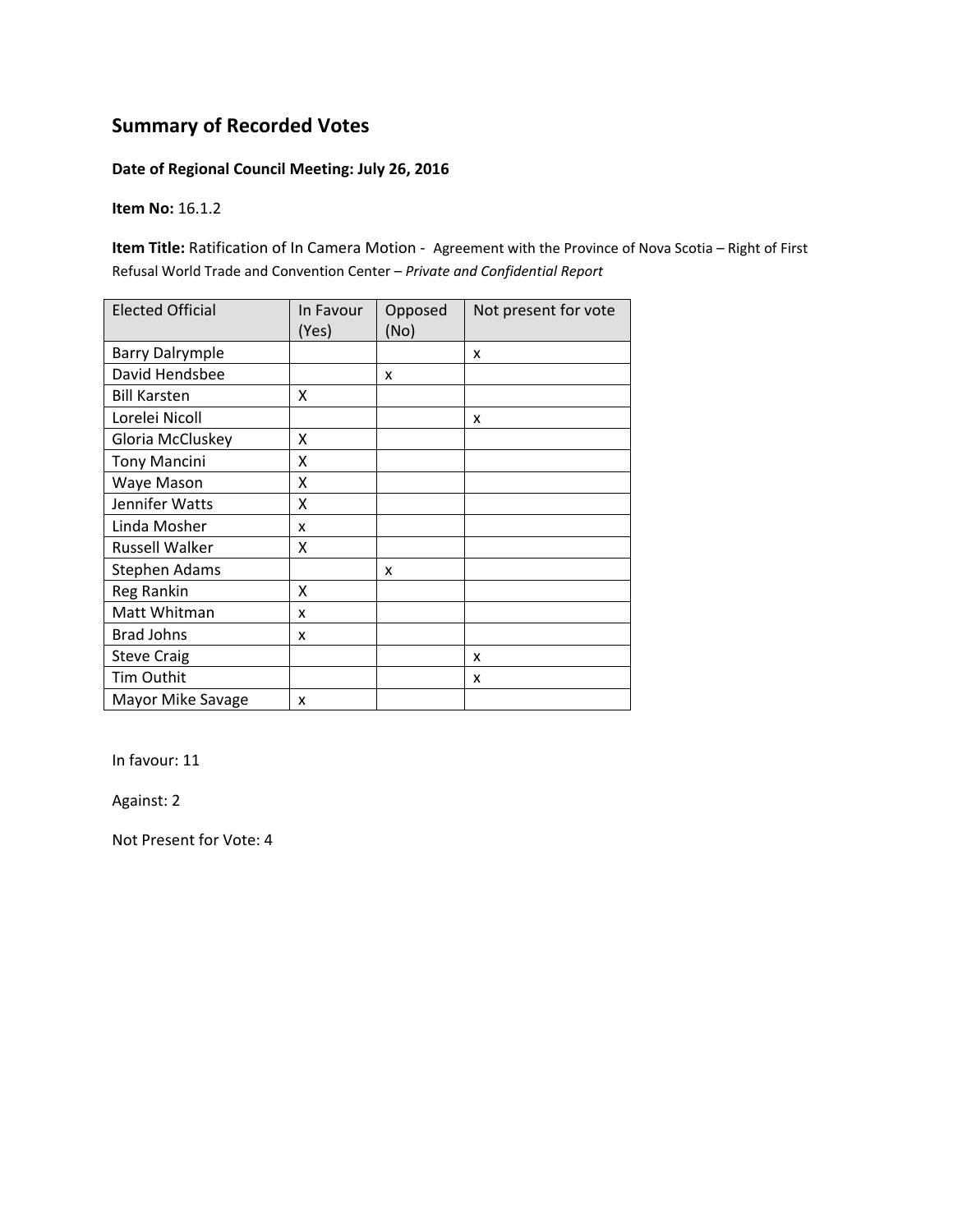### **Date of Regional Council Meeting: July 26, 2016**

**Item No:** 16.2.1

**Item Title:** Ratification of In Camera Motion ‐ Lease Assignment Consent – 111 Clayton Park Drive, Northcliffe Tennis Courts – *Private and Confidential Report*

| <b>Elected Official</b> | In Favour<br>(Yes) | Opposed<br>(No) | Not present for vote |
|-------------------------|--------------------|-----------------|----------------------|
| <b>Barry Dalrymple</b>  |                    |                 | x                    |
| David Hendsbee          | x                  |                 |                      |
| <b>Bill Karsten</b>     | x                  |                 |                      |
| Lorelei Nicoll          |                    |                 | x                    |
| Gloria McCluskey        | X                  |                 |                      |
| <b>Tony Mancini</b>     | X                  |                 |                      |
| Waye Mason              | X                  |                 |                      |
| Jennifer Watts          | X                  |                 |                      |
| Linda Mosher            | x                  |                 |                      |
| <b>Russell Walker</b>   | x                  |                 |                      |
| <b>Stephen Adams</b>    | x                  |                 |                      |
| Reg Rankin              | χ                  |                 |                      |
| Matt Whitman            | x                  |                 |                      |
| <b>Brad Johns</b>       | x                  |                 |                      |
| <b>Steve Craig</b>      |                    |                 | X                    |
| Tim Outhit              |                    |                 | x                    |
| Mayor Mike Savage       | x                  |                 |                      |

In favour: 13

Against: Nil